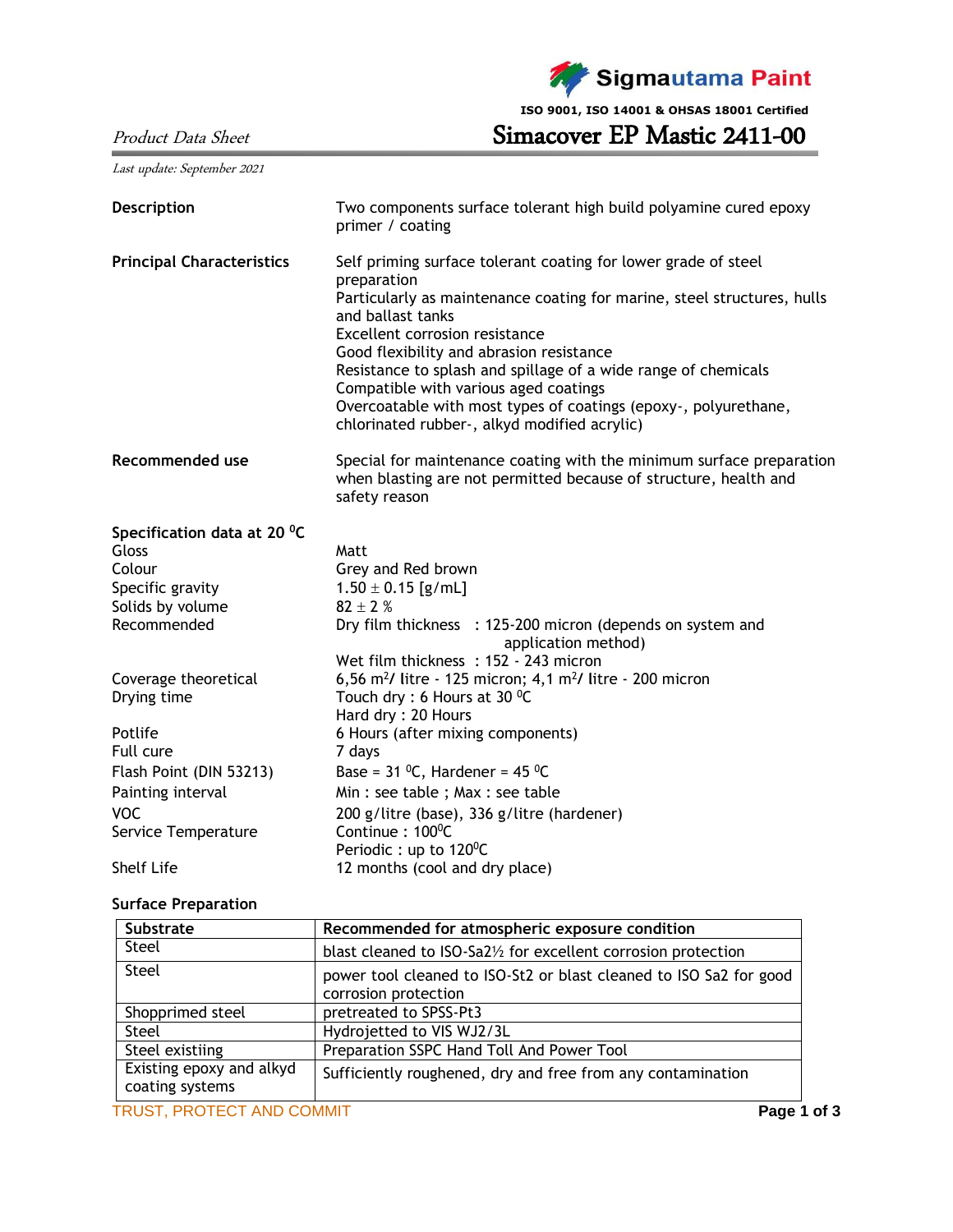

**ISO 9001, ISO 14001 & OHSAS 18001 Certified**

Product Data Sheet Simacover EP Mastic 2411-00

Last update: September 2021

| Substrate                                       | Recommended for immersion in seawater (resistant to Cathodic<br>Protection in system) |
|-------------------------------------------------|---------------------------------------------------------------------------------------|
| Steel                                           | blast cleaned to $ISO-Sa2\%$                                                          |
| Steel with approved zinc<br>silicate shopprimer | sweepblasted to SPSS-Ss or power tool cleaned to SPSS-Pt3                             |

Suitable top coat : SIMACOVER EP TIECOAT, SIMATHANE GLOSS or SIMATHANE HB FINISH

## **Application instruction**

| Condition             | Recommended                                                           |                                            |                                      |  |
|-----------------------|-----------------------------------------------------------------------|--------------------------------------------|--------------------------------------|--|
| Temperatur            | Min $5^0C$ , max $50^0C$                                              |                                            |                                      |  |
| Relative humidity     | Max 85 %                                                              |                                            |                                      |  |
| Substrate temperature |                                                                       | should be at least $3^0C$ above dew point. |                                      |  |
| Mixing ratio          | Base: Hardener = $4:1$ [by volume]                                    |                                            |                                      |  |
|                       | temperature of the mixture should be above 15°C                       |                                            |                                      |  |
| Thinner               | Sima Thinner 44-00                                                    |                                            |                                      |  |
|                       | should be added after mixing the components, and stir well before use |                                            |                                      |  |
|                       | preferable by means of mechanical mixer. Too much solvent result in   |                                            |                                      |  |
|                       | lower sag resistance and slower cure.                                 |                                            |                                      |  |
| Method of application | <b>Thinner</b>                                                        | Nozzle Orifice                             | Nozzle Pressure                      |  |
| 1. Airless spray      | Max 0-5 %                                                             | $0.48 - 0.53$ mm                           | 15 Mpa (150 Bar / 2100 psi)          |  |
| 2.<br>Air Spray       | $5 - 10%$                                                             | $1.8 - 2.0$ mm                             | $0.3 - 0.4 Mpa(3 - 4Bar; 43 - 7psi)$ |  |
| <b>Brush</b>          | $0 - 5%$                                                              |                                            |                                      |  |

Over coating table for SIMACOVER EP MASTICOAT for dft up to 150 microns

|                                         | Substrate Temperature | $20^{\circ}$ C | $30^{\circ}$ C | $40^{\circ}$ C |
|-----------------------------------------|-----------------------|----------------|----------------|----------------|
| With epoxy coatings                     | Min. interval         | 9 hours        | 5 hours        | 3 hours        |
| With polyurethanes                      | Min. interval         | 12 hours       | 6 hours        | 4 hours        |
| With it self                            | Max. interval         | 9 months       | 6 months       | 3 months       |
| With various epoxy-<br>and polyurethane | Max. interval         | 3 months       | 1 month        | month          |

• Surface should be dry and free from any contamination